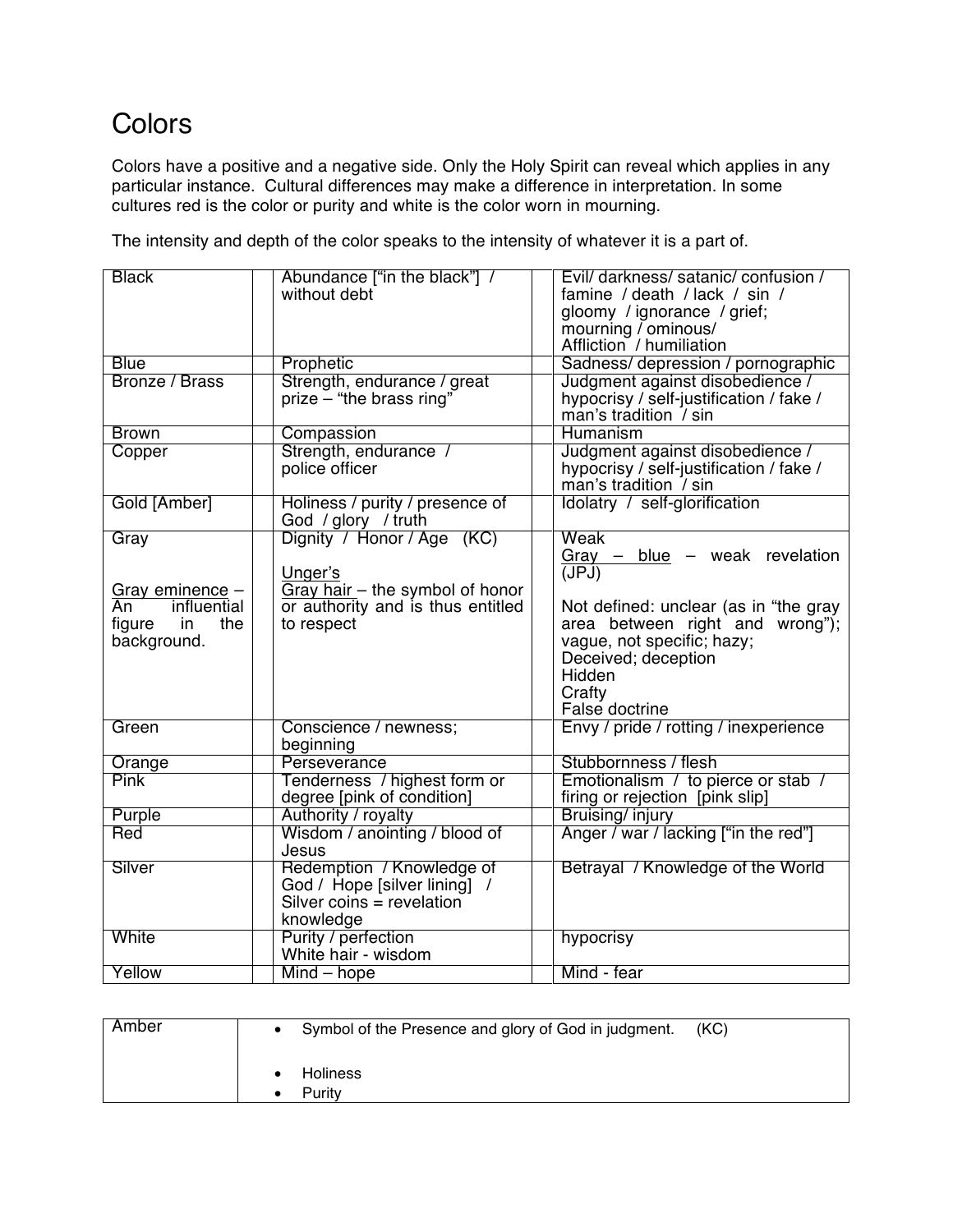|              | Idolatry / contamination<br>(JPJ)<br>$\bullet$                                                                                                                                                                |
|--------------|---------------------------------------------------------------------------------------------------------------------------------------------------------------------------------------------------------------|
| Amethyst     | Symbol of royal priesthood. One of the 12 stones in High Priest's breastplate.<br>$\bullet$                                                                                                                   |
|              | <b>ISBE</b>                                                                                                                                                                                                   |
|              | The third stone in the third row of the high priest's breastpiece<br>$\bullet$<br>The twelfth jewel adorning the foundations of the wall around the new<br>$\bullet$                                          |
|              | Jerusalem                                                                                                                                                                                                     |
| <b>Black</b> | Famine<br>٠<br>(KC)<br>Death<br>٠                                                                                                                                                                             |
|              | Lack<br>$\bullet$<br>Sin<br>٠                                                                                                                                                                                 |
|              | Ignorance<br>٠                                                                                                                                                                                                |
|              | Grief; mourning<br>٠                                                                                                                                                                                          |
|              | Gloomy<br>٠                                                                                                                                                                                                   |
|              | Evil<br>٠<br>Ominous<br>٠                                                                                                                                                                                     |
|              | Famine                                                                                                                                                                                                        |
|              | (IM)<br><b>Burned</b>                                                                                                                                                                                         |
|              | Unger's                                                                                                                                                                                                       |
|              | Mourning<br>$\bullet$                                                                                                                                                                                         |
|              | Affliction<br>٠                                                                                                                                                                                               |
|              | Calamity<br>٠<br>Death<br>٠                                                                                                                                                                                   |
|              | Humiliation<br>٠                                                                                                                                                                                              |
|              | Evil<br>$\bullet$                                                                                                                                                                                             |
|              | "In the black" - solvent, without lack, without debt<br>٠                                                                                                                                                     |
|              | A combination of black and blue indicates injury (DM)<br>٠                                                                                                                                                    |
|              | Black sheep - Someone who stands unfavorably in a group, as in a family; an<br>٠                                                                                                                              |
|              | oddball; a disgrace.                                                                                                                                                                                          |
|              | Pot calling the kettle black - An assertion that someone else has the very<br>$\bullet$<br>faults that can be attributed to you (the presumption being that the accuser is<br>unaware of having such faults). |
| <b>Blue</b>  | Symbol of heaven and authority<br>(KC)<br>$\bullet$                                                                                                                                                           |
|              | Spiritual gift                                                                                                                                                                                                |
|              | divine revelation                                                                                                                                                                                             |
|              | heavenly visitation                                                                                                                                                                                           |
|              | depressed (as in "singing the blues")<br>٠                                                                                                                                                                    |
|              | a male infant<br>$\bullet$                                                                                                                                                                                    |
|              | Medium or dark blue - God's Spirit or Word; blessing; healing; good will<br>$\bullet$<br>Very light blue - Spirit of man; evil spirit; corrupt<br>(IM)                                                        |
|              | Communion with God and as a consequence: Revelation<br>٠<br>Depression /anxiety<br>(JPJ)                                                                                                                      |
|              | Unger's                                                                                                                                                                                                       |
|              | Heaven<br>$\bullet$                                                                                                                                                                                           |
|              | Revelation                                                                                                                                                                                                    |
|              | Among the Hebrew it was the Jehovah color, the symbol of the revealed God<br>٠<br>Reward                                                                                                                      |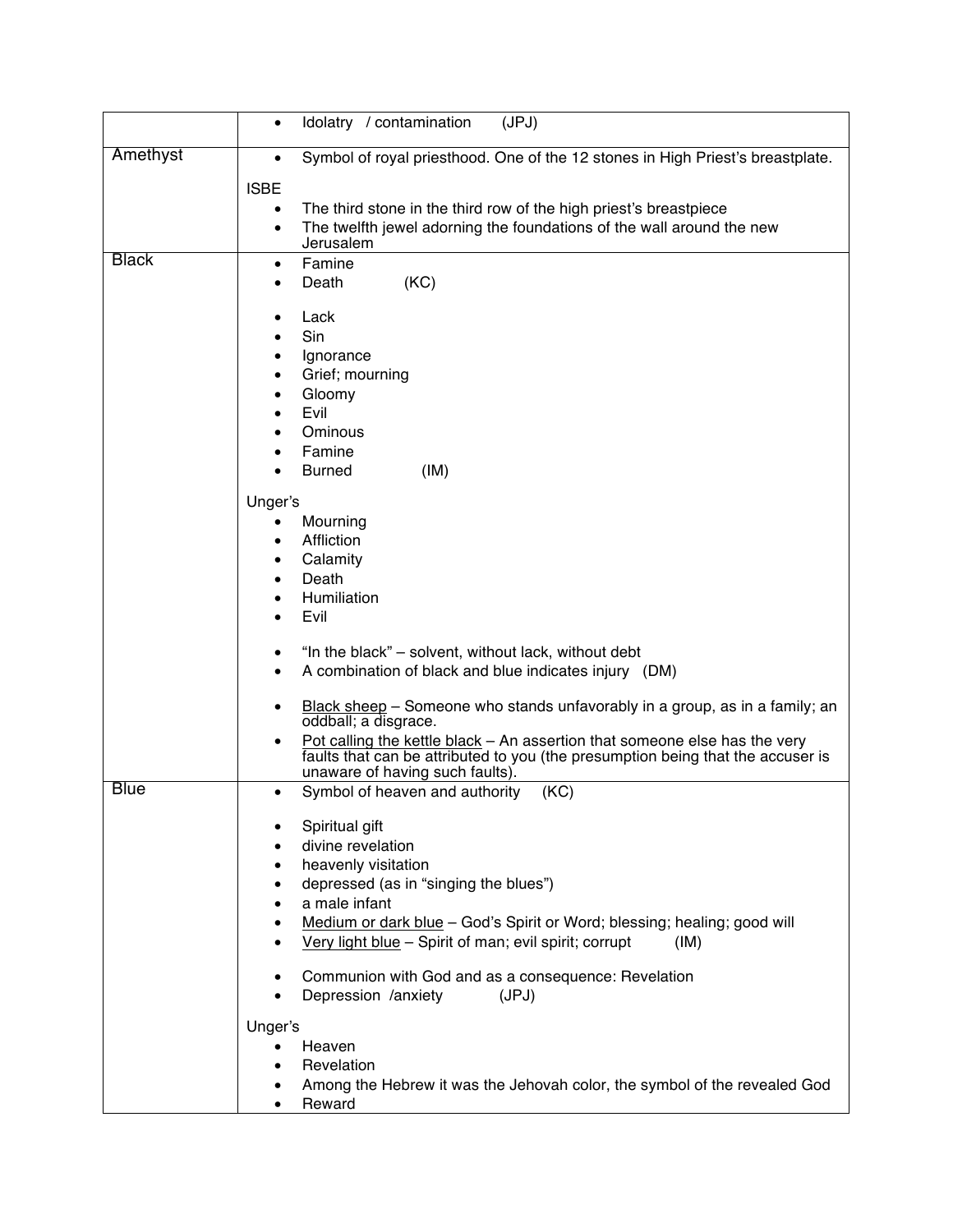| <b>Brown</b> | Dictionary of Clichés<br>Blue blood - An aristocrat or aristocratic persons.<br>$\bullet$<br>In a blue funk $-$ In a depressed or gloomy state of mind.<br>$\bullet$<br>A bolt from the blue $-$ A complete surprise.<br>$\bullet$<br>True blue $-$ A loyal adherent of a group.<br>$\bullet$<br>Dead (as dead grass is brown); repented<br>$\bullet$                                                                                                                                                                                                                                                                                                                                                                                                                                                                                                                                                                                                                                                                                          |
|--------------|------------------------------------------------------------------------------------------------------------------------------------------------------------------------------------------------------------------------------------------------------------------------------------------------------------------------------------------------------------------------------------------------------------------------------------------------------------------------------------------------------------------------------------------------------------------------------------------------------------------------------------------------------------------------------------------------------------------------------------------------------------------------------------------------------------------------------------------------------------------------------------------------------------------------------------------------------------------------------------------------------------------------------------------------|
|              | Born again<br>without spirit<br>(IM)<br>Compassion<br>٠<br>Humanism<br>(JPJ)<br>٠                                                                                                                                                                                                                                                                                                                                                                                                                                                                                                                                                                                                                                                                                                                                                                                                                                                                                                                                                              |
| Copper       | Symbol of judgment against sin of disobedience<br>٠<br>strength, endurance. (KC)<br>$\bullet$<br>Word of God or man<br>$\bullet$<br>Judgment<br>$\bullet$<br>Hypocrisy<br>$\bullet$<br>Self-justification<br>٠<br>Fake<br>Man's tradition<br>(IM)<br>Sin                                                                                                                                                                                                                                                                                                                                                                                                                                                                                                                                                                                                                                                                                                                                                                                       |
| Gold         | Symbol of kingship<br>$\bullet$<br>kingdom glory<br>God or gods<br>(KC)<br>Glory or wisdom<br>$\bullet$<br>Truth<br>$\bullet$<br>Something precious<br>٠<br>Righteousness<br>Glory of God<br>Self-glorification<br>(IM)<br>Dictionary of Clichés<br>Acid test - A severe or crucial trial. In times when gold was in wide circulation,<br>the question often arose as to whether an alleged gold coin or object was<br>genuine. Nitric acid was applied; if the piece was false gold, the acid<br>decomposed it, but if it was genuine, the gold remained intact.<br>Fool's gold - An illusion; an object that isn't what it seems to be.<br>٠<br>Golden age – A time when things were better (usually so characterized by late<br>$\bullet$<br>generations rather than by the people who lived through it).<br>Golden mean - The intelligent midpoint.<br>$\bullet$<br>He has a heart of gold – He is kindly and generous man.<br>٠<br>Worth his weight in gold $-$ A person (or thing) that is extremely valuable or<br>$\bullet$<br>useful. |
| Gray         | Dignity<br>$\bullet$<br>Honor<br>(KC)<br>Age<br>Weak<br>$Gray - blue - weak revelation (JPJ)$                                                                                                                                                                                                                                                                                                                                                                                                                                                                                                                                                                                                                                                                                                                                                                                                                                                                                                                                                  |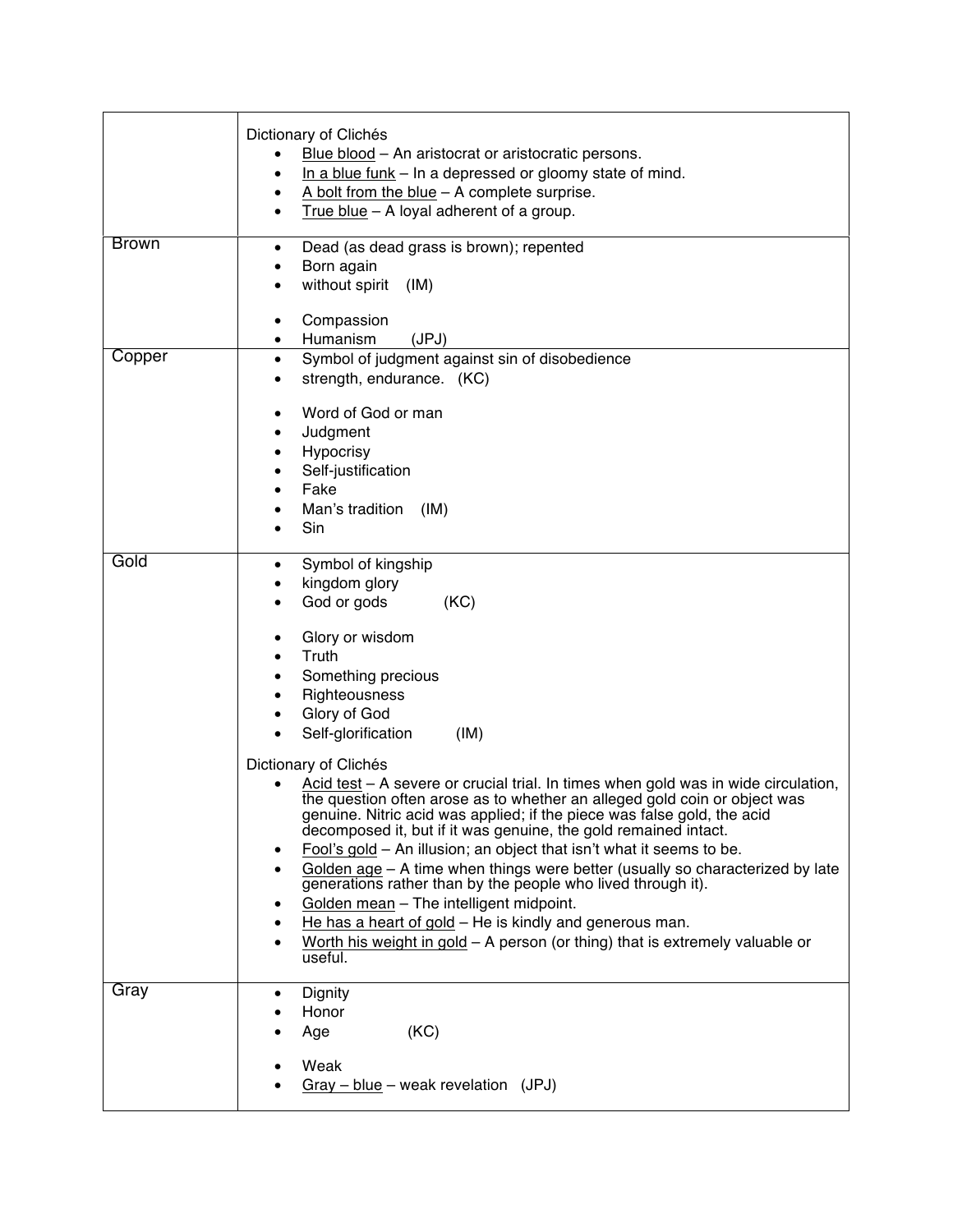|       | Not defined: unclear (as in "the gray area between right and wrong"); vague,<br>٠<br>not specific; hazy;<br>Deceived; deception<br>٠<br>Hidden<br>٠<br>Crafty<br>٠<br>False doctrine.<br>$\bullet$<br>Gray hair - wisdom, age, or weakness<br>(IM)<br>Unger's<br>Gray hair - the symbol of honor or authority and is thus entitled to respect<br>Dictionary of Clichés<br>Gray eminence - An influential figure in the background.<br>$\bullet$                                                                                |
|-------|--------------------------------------------------------------------------------------------------------------------------------------------------------------------------------------------------------------------------------------------------------------------------------------------------------------------------------------------------------------------------------------------------------------------------------------------------------------------------------------------------------------------------------|
| Green | Prosperity<br>$\bullet$<br>Growth<br>٠<br>(KC)<br>Life<br>$\bullet$<br>Conscience<br>٠<br>Envy<br>٠<br>Pride<br>(JPJ)<br>Life / Mortality<br>٠<br>Flesh / Carnal<br>$\bullet$<br>Envy<br>٠<br>Inexperienced / Immature<br>٠<br>Renewal<br>٠<br>Evergreen $-$ eternal life; immortal (IM)<br>Unger's<br>Freshness<br>٠<br>Vigor<br>٠<br>Prosperity<br>$\bullet$<br>Dictionary of Clichés<br>God's green earth - Everywhere; a particular plot of ground where something<br>is happening.<br>Green-eyed monster - Jealousy.<br>٠ |
|       | Green with envy - Strongly jealous or covetous.<br>٠                                                                                                                                                                                                                                                                                                                                                                                                                                                                           |
| Pink  | Flesh<br>٠<br>Sensual; sensuous<br>Immoral<br>٠<br>Moral (as in "a heart of flesh")<br>٠<br>Chaste<br>٠                                                                                                                                                                                                                                                                                                                                                                                                                        |
|       | A female infant.<br>(IM)<br>٠                                                                                                                                                                                                                                                                                                                                                                                                                                                                                                  |
|       | Emotional / ruled by emotion<br>(JPJ)<br>٠<br>Pierce<br>$\bullet$<br>Highest form or degree [pink of condition]<br>Firing or rejection [pink slip] (DM)<br>٠<br>Pink is a modified red. The color red encourages action, motion, courage and                                                                                                                                                                                                                                                                                   |
|       | passion. Pink is a more sophisticated color that is often more appealing to                                                                                                                                                                                                                                                                                                                                                                                                                                                    |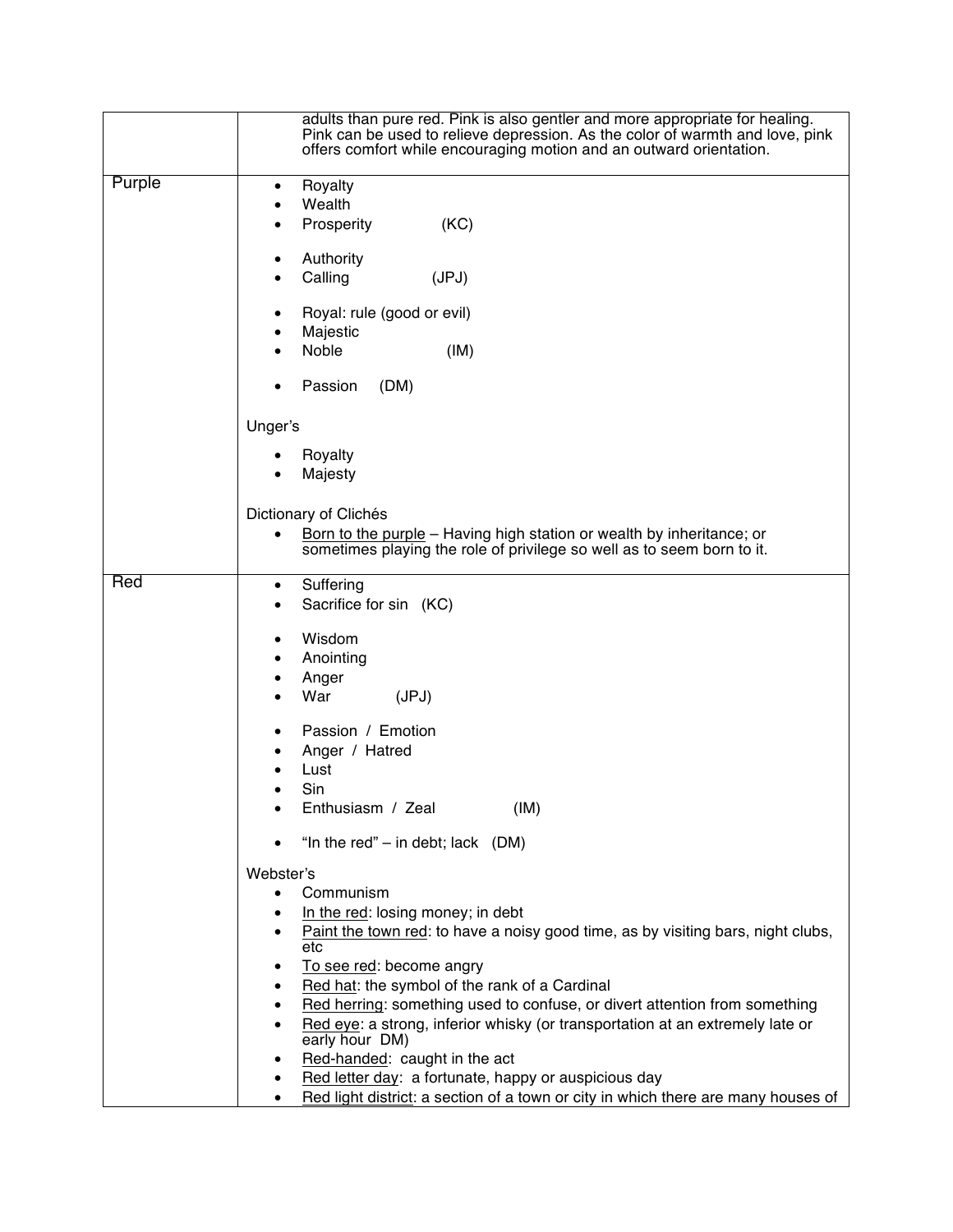|        | prostitution                                                                                                                                                                                                                                                                                                                                                                                                                                                                                                                                                                                                |
|--------|-------------------------------------------------------------------------------------------------------------------------------------------------------------------------------------------------------------------------------------------------------------------------------------------------------------------------------------------------------------------------------------------------------------------------------------------------------------------------------------------------------------------------------------------------------------------------------------------------------------|
|        | Red lining: the systematic refusal by some lending institutions or insurance<br>٠<br>companies to issue mortgage loans or insurance on property in certain<br>neighborhoods regarded by them as deteriorating<br>Red skin: North American Indian<br>٠<br>Red tape: rigid application of regulations and routines, resulting in delays and<br>exasperations in getting business done                                                                                                                                                                                                                         |
|        | Unger's<br>The color of fire, and therefore of life<br>٠<br>Selfish, covetous, passionate life<br>Sin<br>$\bullet$<br>The life principle of man and beast<br>$\bullet$<br>The essential element of atonement                                                                                                                                                                                                                                                                                                                                                                                                |
|        | Dictionary of Clichés<br>Like a red flag to a bull – An inflammatory action or statement that is likely to<br>$\bullet$<br>provoke retaliation.<br>Red herring – Something used to disguise a trail or an event in order to throw<br>٠<br>searchers off the track; a diversionary issue.<br>Red-carpet treatment - A lavish reception; first-class hospitality.<br>٠<br>Red-letter $day - A$ memorable day or date.<br>٠<br>See red - Become quickly (and perhaps violently) angry.<br>٠<br>Thin red line $-$ A small group (perhaps the remnant of a much larger one)<br>dealing with a difficult problem. |
|        | <b>ADAM</b>                                                                                                                                                                                                                                                                                                                                                                                                                                                                                                                                                                                                 |
|        |                                                                                                                                                                                                                                                                                                                                                                                                                                                                                                                                                                                                             |
|        | Type of Headship of Christ, the Last Adam<br>$\bullet$<br>"Red earth, ruddy, earthy"<br>(KC)                                                                                                                                                                                                                                                                                                                                                                                                                                                                                                                |
|        | Man<br>٠<br>(JBJ)<br>Red earth                                                                                                                                                                                                                                                                                                                                                                                                                                                                                                                                                                              |
| Silver | Symbol of redemption<br>٠<br>(KC)<br>Price of a soul                                                                                                                                                                                                                                                                                                                                                                                                                                                                                                                                                        |
|        | Redemption<br>(JPJ)<br>٠                                                                                                                                                                                                                                                                                                                                                                                                                                                                                                                                                                                    |
|        | Knowledge of God - redemption<br>Knowledge of the World - idolatry; spiritual adultery<br>Silver Coins - Revelation knowledge<br>(IM)                                                                                                                                                                                                                                                                                                                                                                                                                                                                       |
|        | <b>Blood of Jesus</b><br>٠<br>The color of betrayal (30 pieces of silver) (DM)                                                                                                                                                                                                                                                                                                                                                                                                                                                                                                                              |
|        |                                                                                                                                                                                                                                                                                                                                                                                                                                                                                                                                                                                                             |
|        | Dictionary of Clichés                                                                                                                                                                                                                                                                                                                                                                                                                                                                                                                                                                                       |
|        | Born with a silver spoon in his mouth $-$ He got his wealth by inheritance rather<br>$\bullet$                                                                                                                                                                                                                                                                                                                                                                                                                                                                                                              |
|        | than working for it.                                                                                                                                                                                                                                                                                                                                                                                                                                                                                                                                                                                        |
|        | Silver-tongued orator - eloquent<br>٠<br>Every cloud has a silver lining - There's reason for hope even in the bleakest<br>٠<br>situation.                                                                                                                                                                                                                                                                                                                                                                                                                                                                  |
| Tan    | Symbol of humanism posing as godliness. "Having a form of Godliness, but<br>٠<br>denying" (JPJ)                                                                                                                                                                                                                                                                                                                                                                                                                                                                                                             |
|        | Dead (as dead grass is brown)<br>Repented                                                                                                                                                                                                                                                                                                                                                                                                                                                                                                                                                                   |